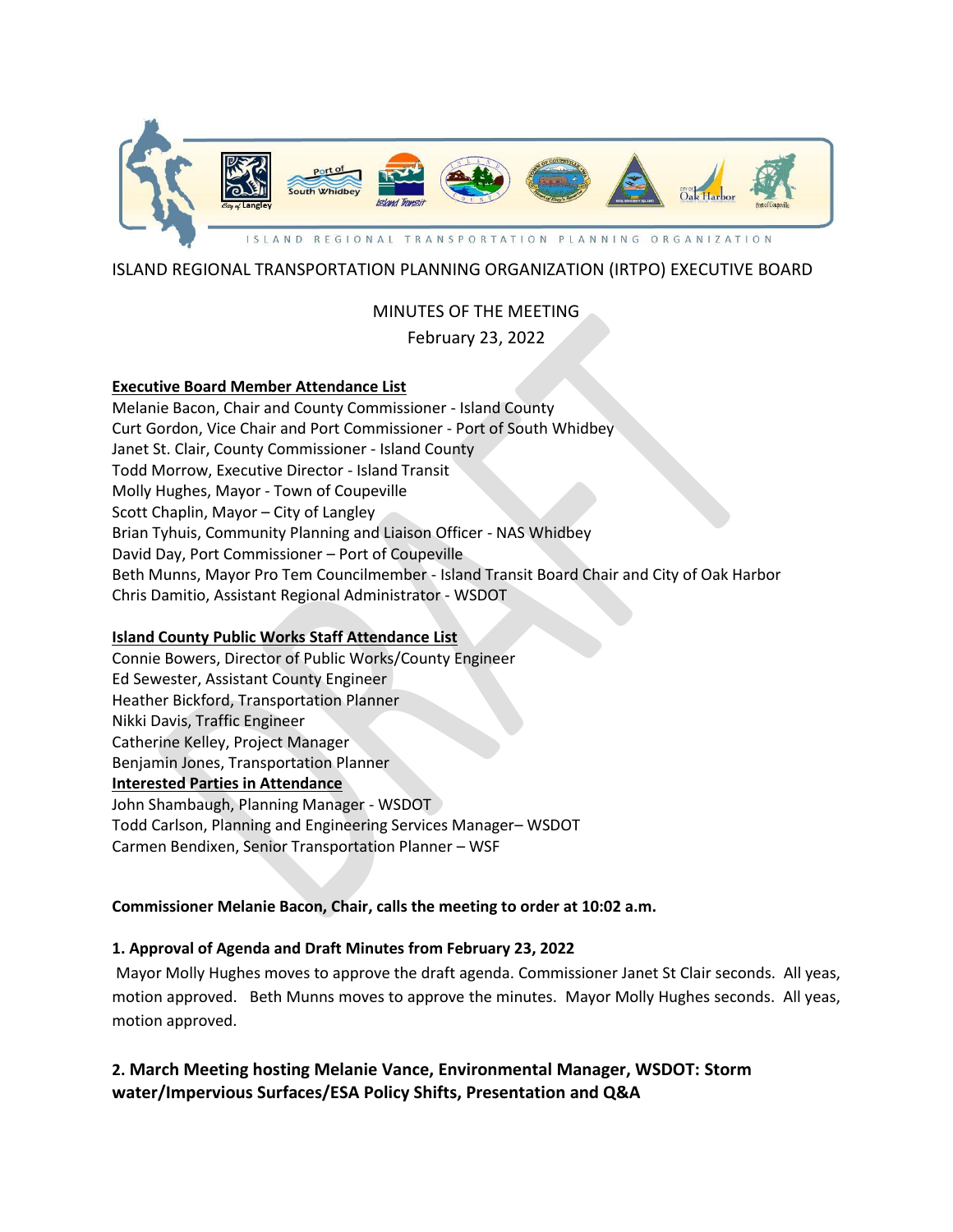# **3. Clinton to Ken's Corner Trail Awarded \$3.52 million through Climate Commitment Act Funding**

*Catherine Kelley*-presented the Clinton to Ken's Corner Trail Climate Commitment Act Funding by explaining the following:

- **Total Cost/ Grant Awards**
	- o Total Cost Estimate: \$4,520,000
	- o Current Grant Award: \$3,520,000
	- o Prior Grant Awarded: \$4,380,000
- **Local Agency Funds**
	- o Local Funds: \$40,000
	- o Management Reserve: \$90,000
	- o Location/Length-2.14 Miles
- **Description**

o A Multi-Modal, Non-Motorized 10 foot wide paved trail adjacent to the NE side Of SR-525 from deer Lake Rd. in Clinton to Langley Rd. in Langley.

*Commissioner Melanie Bacon-* express concerns if property needed to be purchase. Catherine explains they spoke with 3 property owners about some property acquisitions. Also discussed landscaping with the owners and no cost has been determined.

*Heather Bickford*- We received 3,520,000 from the Climate Commitment Act Funding and it's pretty exciting. This trail kind of lingering and now we have pot of money and it's pretty exciting. I think we will be able to transfer some federal funds from Swantown Trails into The Clinton to Ken's Corner Trail.

*Commissioner Melanie Bacon*- ask any questions for Katherine or Heather? *Vice Chair Curt Gordon-*Do you think these slides will be made easily available through IRTPO website so we can access to show them to the Clinton's Community Council.

*Heather Bickford*- Absolutely I can work with Catherine Kelley on that.

*Commissioner Janet St. Clair*- I'm worrying about the time line on this and what is our estimates time.

*Catherine Kellye-*We are scheduled for Preliminary and final punch list and final construction 1/2/26.

*Commissioner Melanie Bacon*- people are going to be disappointed when they see construction going too started in 2023. Will there be anything to let people know if this continues to happen. Hopefully we keep the people patient with this.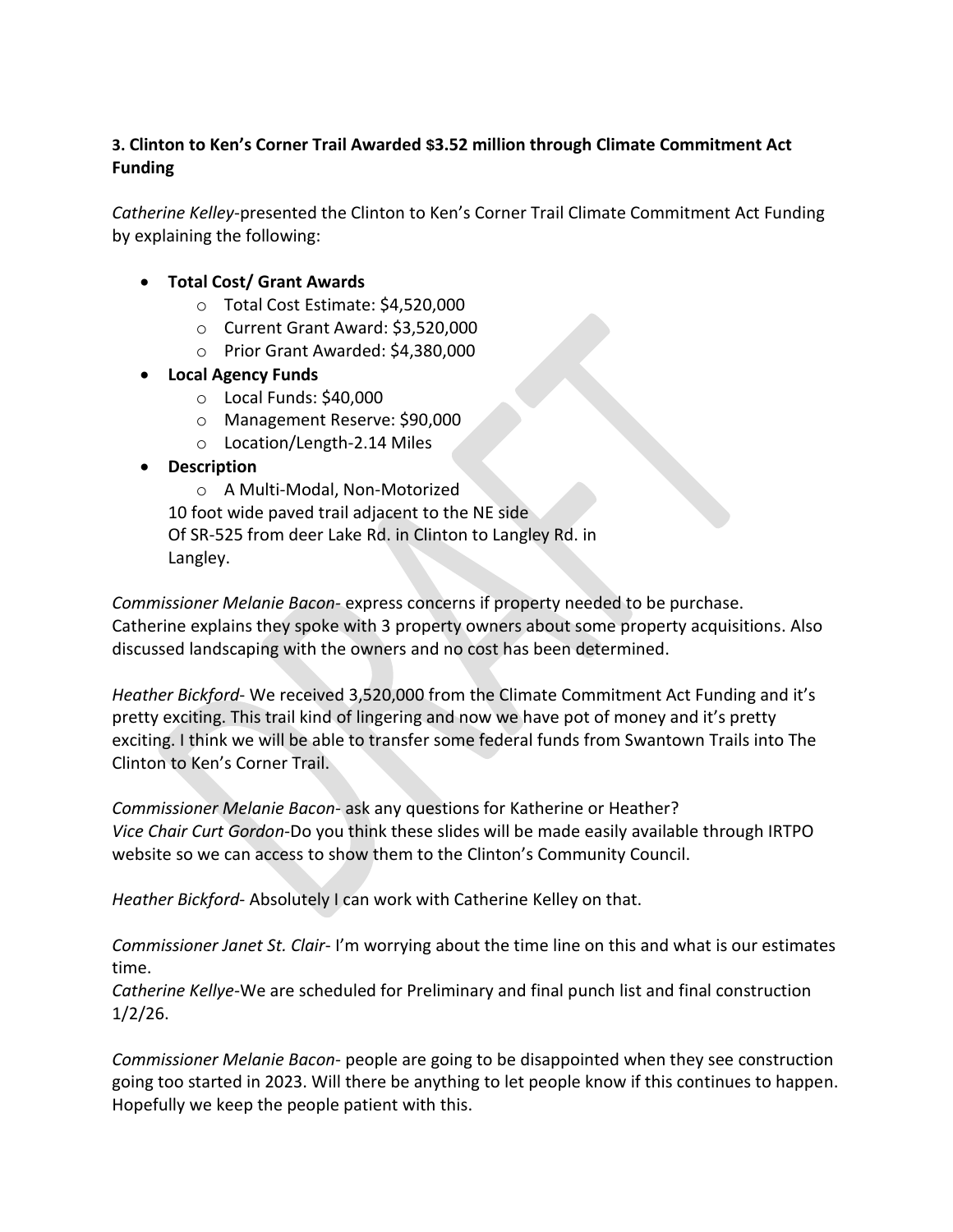*Catherine Kelley*- in April we will be having an online presentation source for the public. This will be available on their website. They are working with the consultant.

*Heather Bickford-* Suggested publishing a small article on the presentation and more informed. *Vice Chair Curt Gordon-*2026 is a long way out but is going to correspond properly. That will be fantastic.

# **Clinton to Ken's Corner Trail Presentation:**

[S:\TRAILS\Clinton to Ken's Corner Trail\Budget\PP Presentation for IRTPO](file://///canvcspubw/PublicWorks/Common/Engineering/TRAILS/Clinton%20to%20Ken)

**4.** Grants Available Now:

National Highway Freight Program (NHFB) *– only through the IRTPO* Rebuilding American Infrastructure with Sustainability and Equity (RAISE) Regional Mobility Grants (RMG**)**

*Commissioner Bacon*-Ask Heather about grants

*Heather Bickford-*presented presentation on the National Highway Freight Program (NHFP) Grant:

- Is the project on a formally adopted plan-STIP, TIP and/or RTIP?
- Is your project on a known FGTS (freight) route waterway
- Will you be able to make the 13.5% match either locally or with a state grant?
- Will you have the project completed and funds spent between 2023-2025? Note: yesterday I heard between 4-6 years, I will check on this.
- Preliminary Engineering, Right-of-Way, and Construction are all okay, you can do a single phase on all of them.

*Mayor Molly Hughes*-It would be good to put together a county charting plan and making it a bigger application.

Vice Chair *Curt Gordon*-ask do we have a charging plan in TIP (Transportation Improvement Plan).

*Connie Bowers, Director of Public Works/County Engineer-*- it's not in the TIP but the RTP, the study was but not the implementation.

*Todd Carlson*-He brought up the topic in two meetings in a state wide meeting with the WSDOT offices.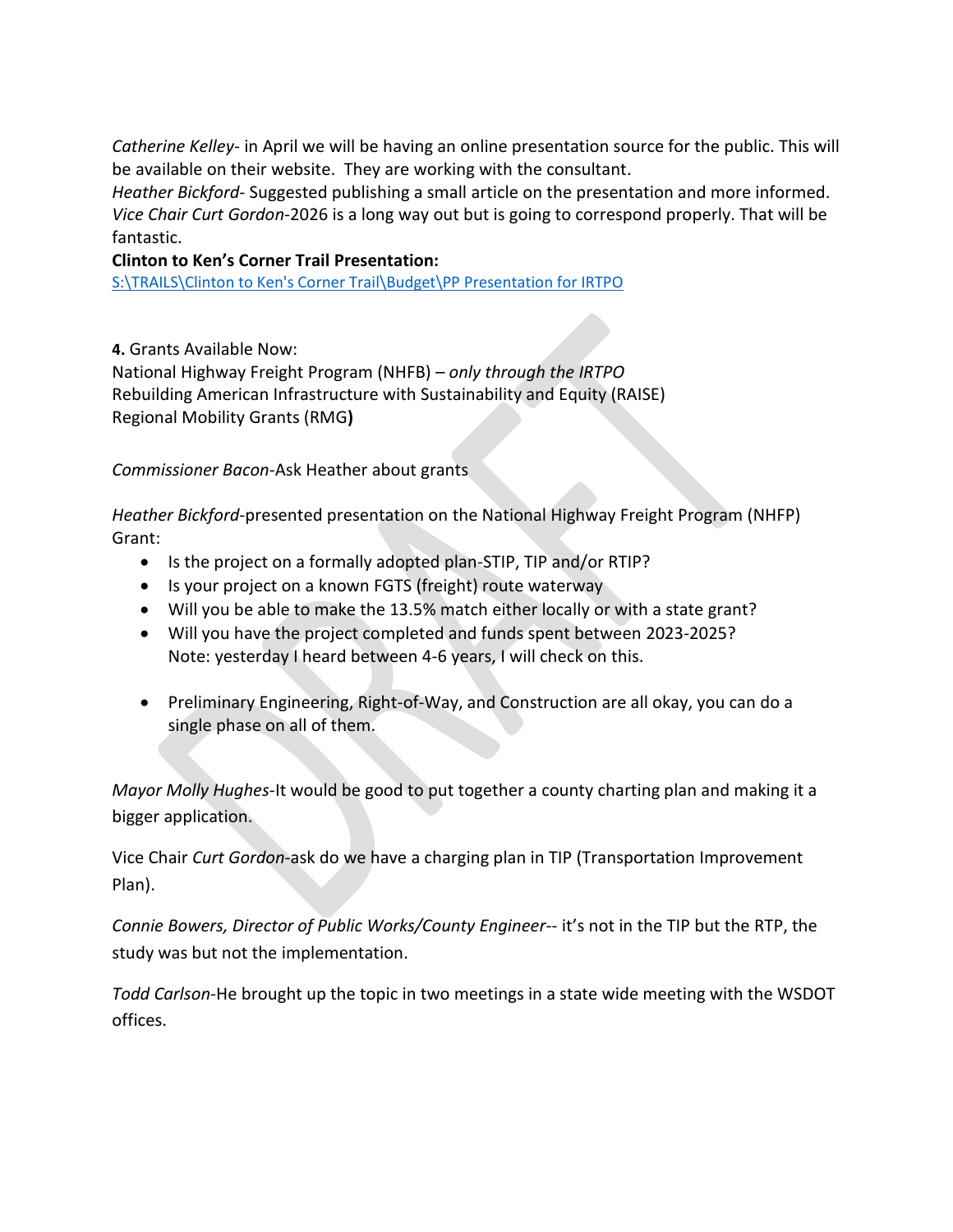Mayor *Molly Hughes*-I don't think this the right grant for EV chargers but with all the federal infrastructure money, but it's for us to be project ready on a Whidbey Island or County Bases for a EV plan.

*Todd Carlson-* mention there a lot grants this year opened for grant opportunities.

*Vice Chair Curt Gordon*-With the planning grants that maybe IRTPO and County can get to put something like this together County Wide.

*Todd Carlson*-We will figure it out.

*Commissioner Janet St. Clair*- The freight conversation to me is highway 20 in connection to the ferry, we see a lot of freight moving across Whidbey Island and through our ferry system.

*Todd Carson*- If there-s a project identified in the regional plan that was freight oriented this would be really goodtime to apply for funding to go for it. I don't know if we have any freight, and the only one I could think of is the mess we got down in Coupeville ferry. Nor really contusive for freight. It actually pushes trucks to go their own way. That would be a project if that was a project. We can have funds design obligated for some projects.

*Mayor Pro Tem Beth Moons* – Because it limits what trucks freight to get through the peninsula if there a way to identify what companies are using it in there limitation on their hauls. Because they can't have the turn radius, would that be if that was written up in order to get that approved. Would that work as far as getting the design worked out and doing the leg work on it?

*Todd Carson* -these grants are for what's eligible which is preliminary engineering. An identified project that you can defined that you wanted to do engineering to design something.

*Mayor Molly Hughes*-Who would be responsible for that? Where the freight is making the wrong turn. That's DOT. Then when they get on Island County road and go further to get on Coupeville road. So would that be joint application or does that matter.

*Todd Carson*-We can't apply. We are not prohibited from applying. It has to be a local government or an agency other than DOT.

*Heather* Bickford- One of the things we have task they going to do is look for truck traffic light at the Coupeville Port Townsend ferry and see how many trucks on to county roads there.

### **6. Member Roundtable**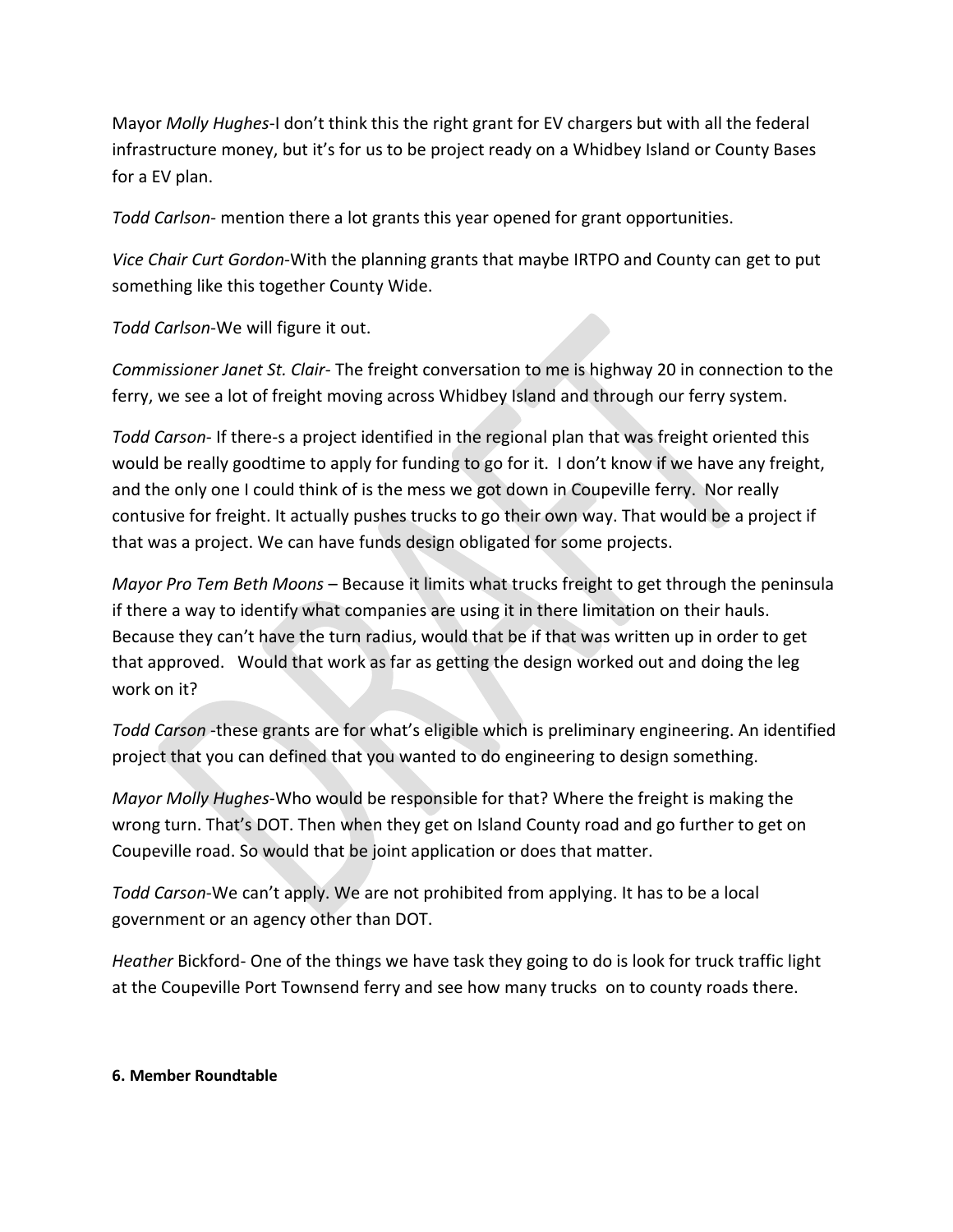### *Commissioner Melanie Bacon*- Introduced Todd Morrow

*Todd Morrow, Island Transit*- Heather is going to put up my slides. I want thank every one of you and island transit is an excited point in our history. We actually in the midst of a service expansion. So I our Board of Directors are actually reviewing some options for improving the service we have in Island County to share these options with you.

Todd Morrow, Island Transit- presented the Island transit Maximized Service Improvement Options presentation. In the transit world there two main areas of focus. One is equity and the other is climate change. What we're talking about primarily with our island transit service improvement option. Which we call Island transit maximized really about equity which is providing more access opportunity for people.

*Commissioner Melanie Bacon-* any questions or comments for Todd Morrow

*Commissioner David Day-*Could you illustrate and expand on demand service action would be.

*Todd Morrow, Island Transit-*The easy way to think about is kind like an uber or lift but a share uber or lyft. So we will have dispatchers will take either phone calls and also there be an app on peoples phone and we will have rules. Maybe you have to schedule an hour in advance and then there will be someone in our operating base. Who would say ok the van that's out there need to pick up that person and we will communicate. When we're picking them up likely be from there house even. He could be from a designated bus stop and we would take them and definitely put them through a transit or to another route. It's a share ride experience.

*Vice Chair Curt Gordon*- How soon will be implementing the Sunday service. You know what that mean to us.

The two question is the run you're making the Freeland in, is that a close loop or part of the system going up the island.

*Todd Morrow, Island Transit-* So the Freeland is our routes 60 and it would go back and forth Freeland by way through Langley and on to Clinton. It goes back and forth.

#### **Chair Melanie Bacon adjourns the meeting at 11:26 a.m.**

#### *Next Meeting: March 23, 2022*

#### **Common Acronyms:**

HSTP – Human Services Transportation Plan IRTPO – Island Regional Transportation Planning Organization MPO – Metropolitan Planning Organization NAS – Naval Air Station RFQ – Request for Qualifications RTIP – Regional Transportation Improvement Program RTP – Regional Transportation Plan RTPO - Regional Transportation Planning Organization

STIP – State Transportation Improvement Program